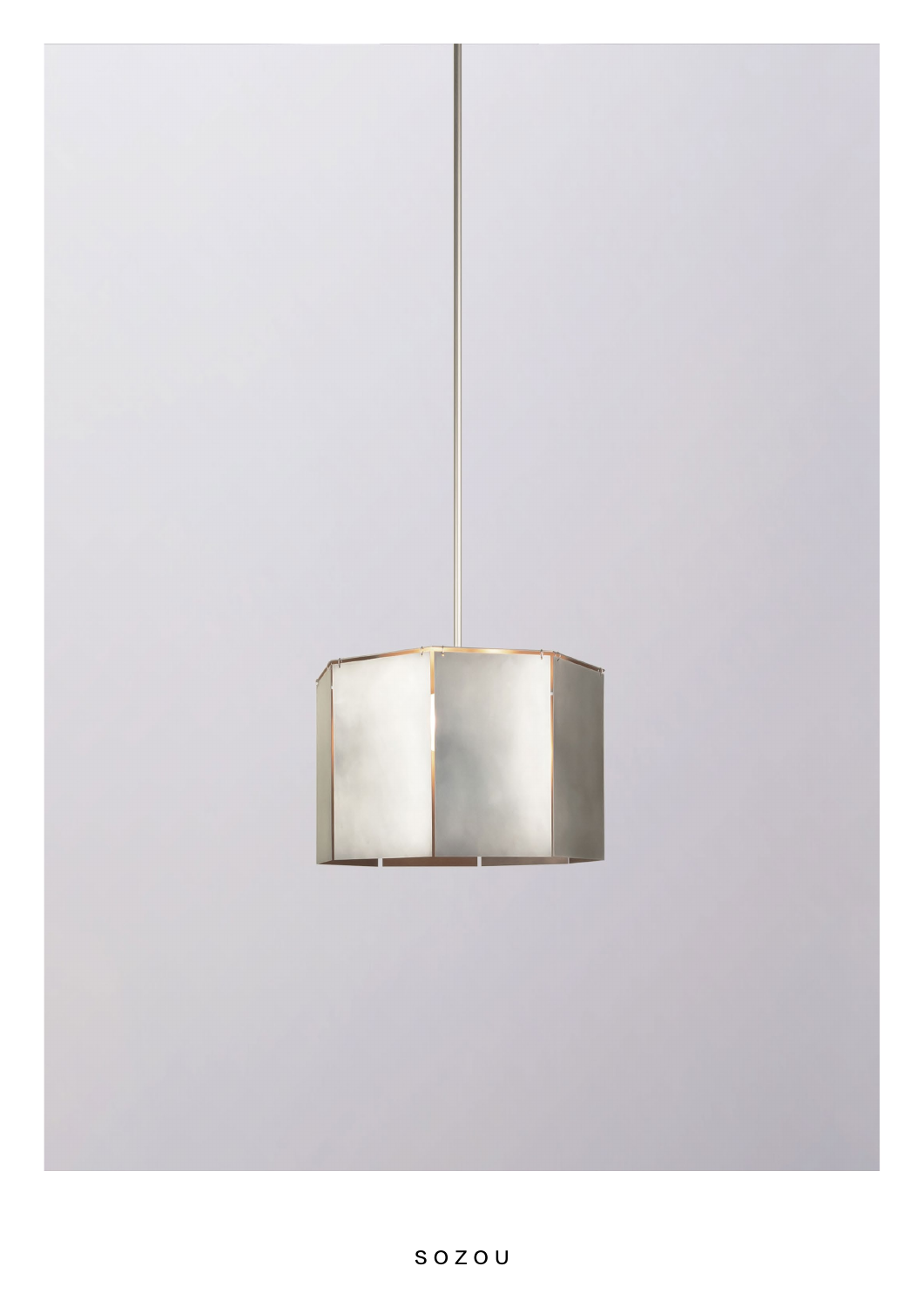





415mm

| Product              | Heavy Hat                                            |
|----------------------|------------------------------------------------------|
| Lamp type            | 240V G9                                              |
| <b>Supplied lamp</b> | 3W 3000K dimmable LED x3                             |
| Drop length          | As specified                                         |
| Weight               | $8.5$ kg                                             |
| <b>Ceiling mount</b> | Recessed                                             |
| <b>Finishes</b>      | Brass and plated finishes (Pictured in Aged Nickel). |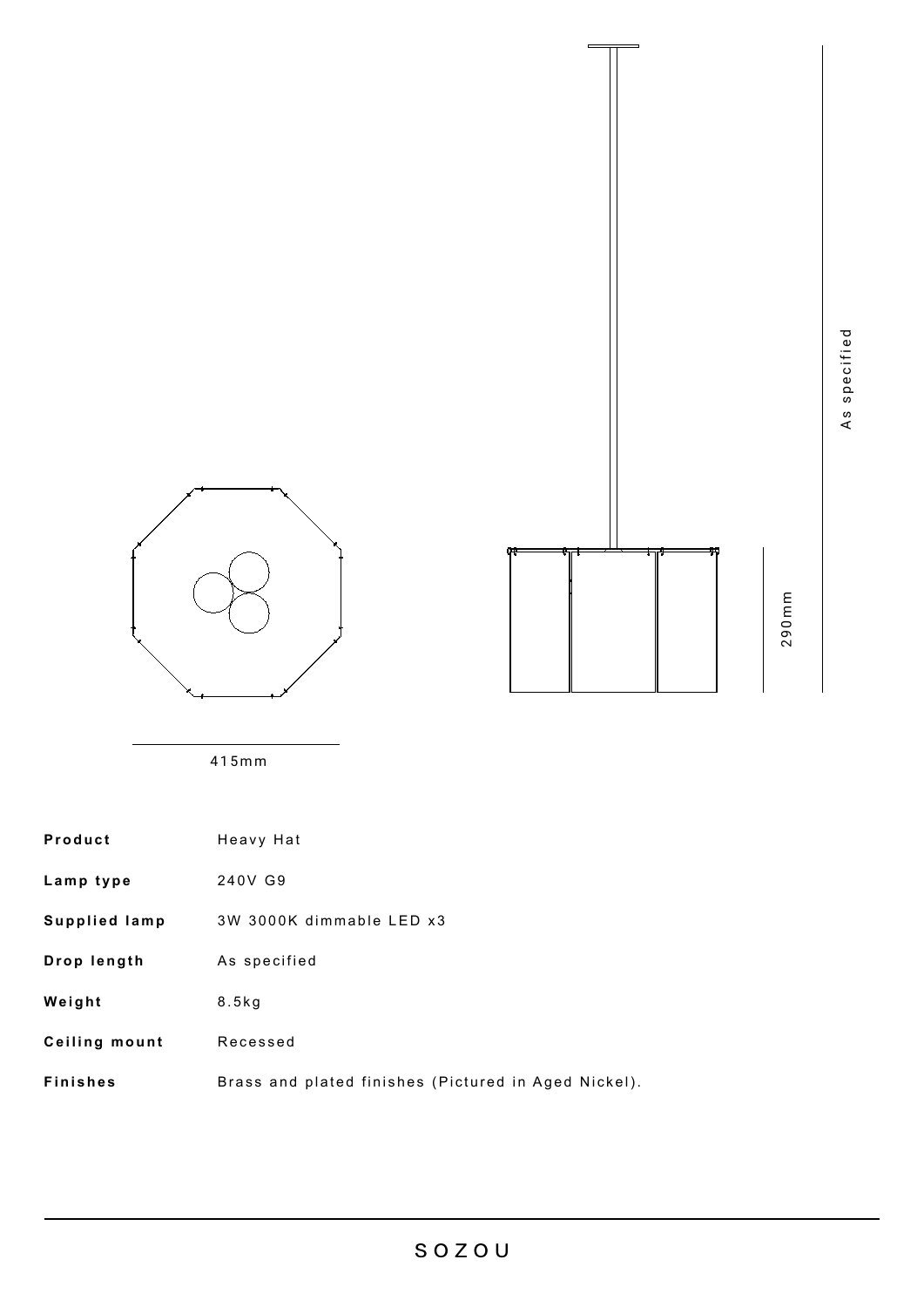

Dark Bronzed Brass



Bronzed Brass

## **Plated finishes**



Chrome



Brushed Nickel



Aged Nickel

 $*$  Each hand finished surfaces are unique and variations may occur.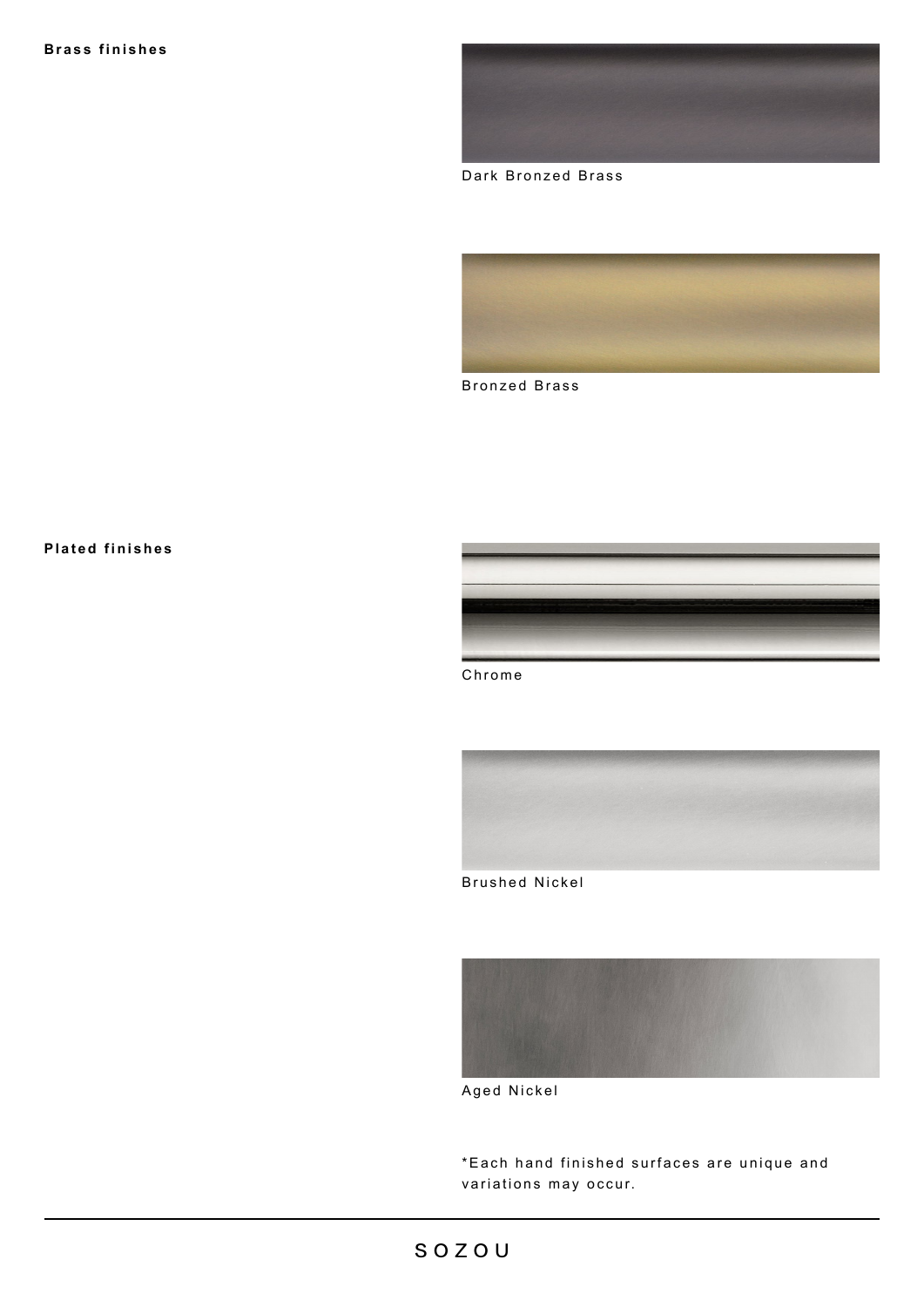

## **Installation - recessed ceiling mount**

- 1. Make sure to turn off the main power before installation.
- 2. Drill ø 35 50mm hole to the ceiling to allow the terminal block (C) to fit through.
- 3. Connect live wires to the fitting (A) using the terminal block (C) supplied.
- 4. Place wiring into the ceiling, and attach the fitting (A) to the ceiling by appropriate screws (not included).
- 5. Carefully slide up the cover plate (B), then secure it with the ceiling mount screws (D).

**Caution: Installation must be performed by certified electrician.**